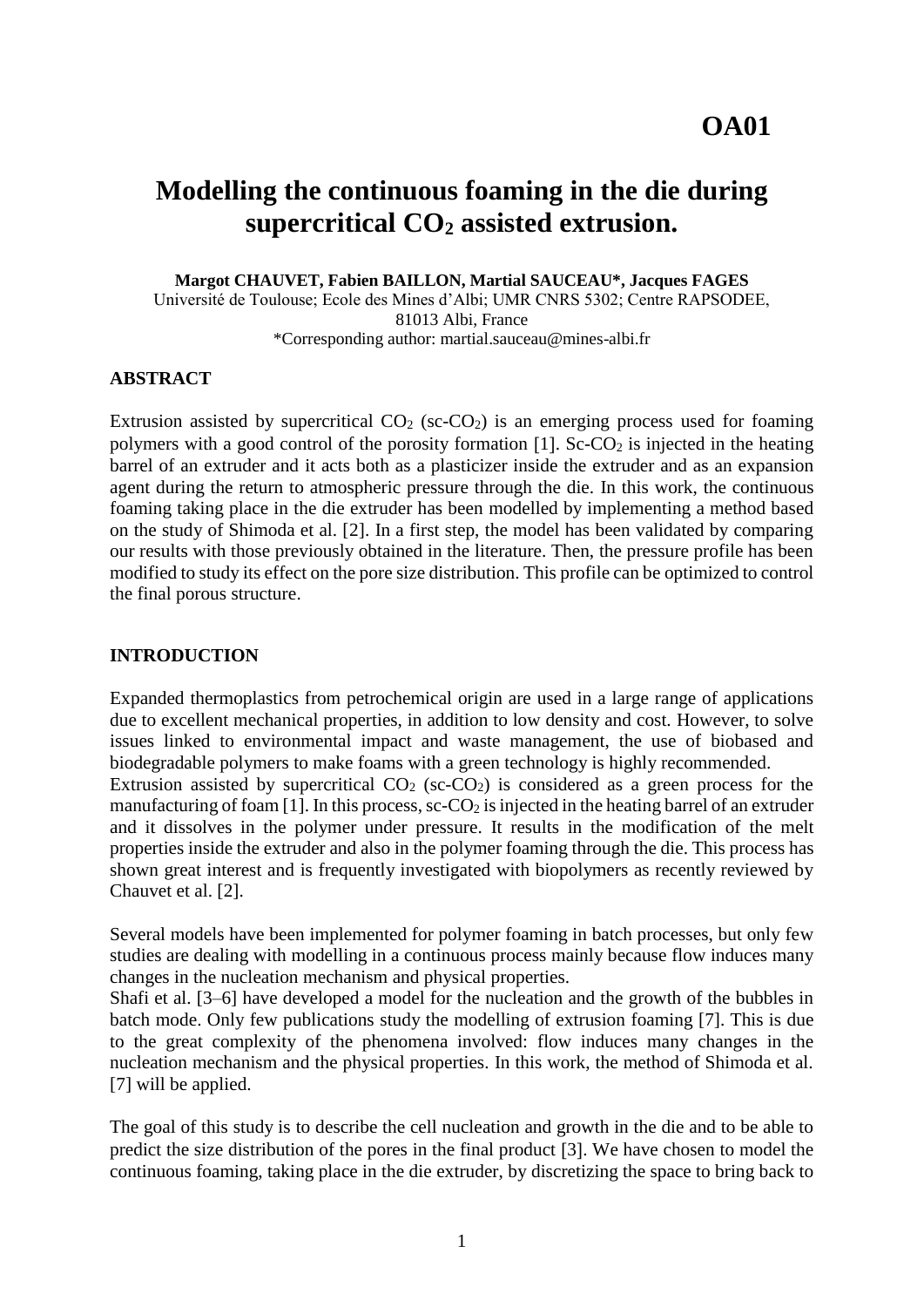<span id="page-1-1"></span><span id="page-1-0"></span>a succession of batch models on the basis of the study of Shimoda et al. [2]. These authors enriched a model previously developed by Shafi et al. [4,5,6], which implements simultaneously both cell nucleation and growth in the die by defining an influence volume around the cell.

## **MODELLING**

The cell nucleation and growth are represented by classical equations [7], leading to a system of differential equations (ODE system). Then, the notion of influence volume is introduced [\[4-](#page-1-0) [6\]](#page-1-1). This influence volume is a region around the cell where no nucleation of another cell can occur (figure 1). It means that, once a cell appears, a volume is reserved around this cell for a later growth and the future new cells will be able to appear only in the non influence volume VL. The non-influence volume is thus equal to the polymer volume at the beginning. It will decrease with the nucleation and, when it reaches zero, the nucleation stops and cells can continue to grow by consuming the gas of their influence volume.

Moreover, in this influence volume, the gas concentration profile is approximated by a polynomial function what allows to reformulate and solve the ODE system.



**Figure 1.** Representation of the different volumes near the bubble (adapted from [8])

The approach for solving the problem is described on figure 2. The time is discretized along the die by using a time interval Δt defined by the user. For each time interval, nucleation of a new population (if it exists) and growth of previous ones are taking place  $(1<sup>st</sup> step)$ . Each time interval also permits to calculate new values of the influence volume, non-influence volume, gas concentration and nucleation rate. The cell populations are calculated as long as noninfluence volume  $V<sub>L</sub>$  is higher than 1 % of its initial value. Once the 1<sup>st</sup> step is finished, a final 2<sup>nd</sup> step allows to calculate the final size and number of cells inside their influence volume, and thus the final porosity of the sample.

# **RESULTS**

# **Comparison with the literature**

To validate the model, a comparison has been made with previous results by using the same operating conditions and at  $\Delta t = 0.01$  s [9]. In this example, the pressure of the polymer is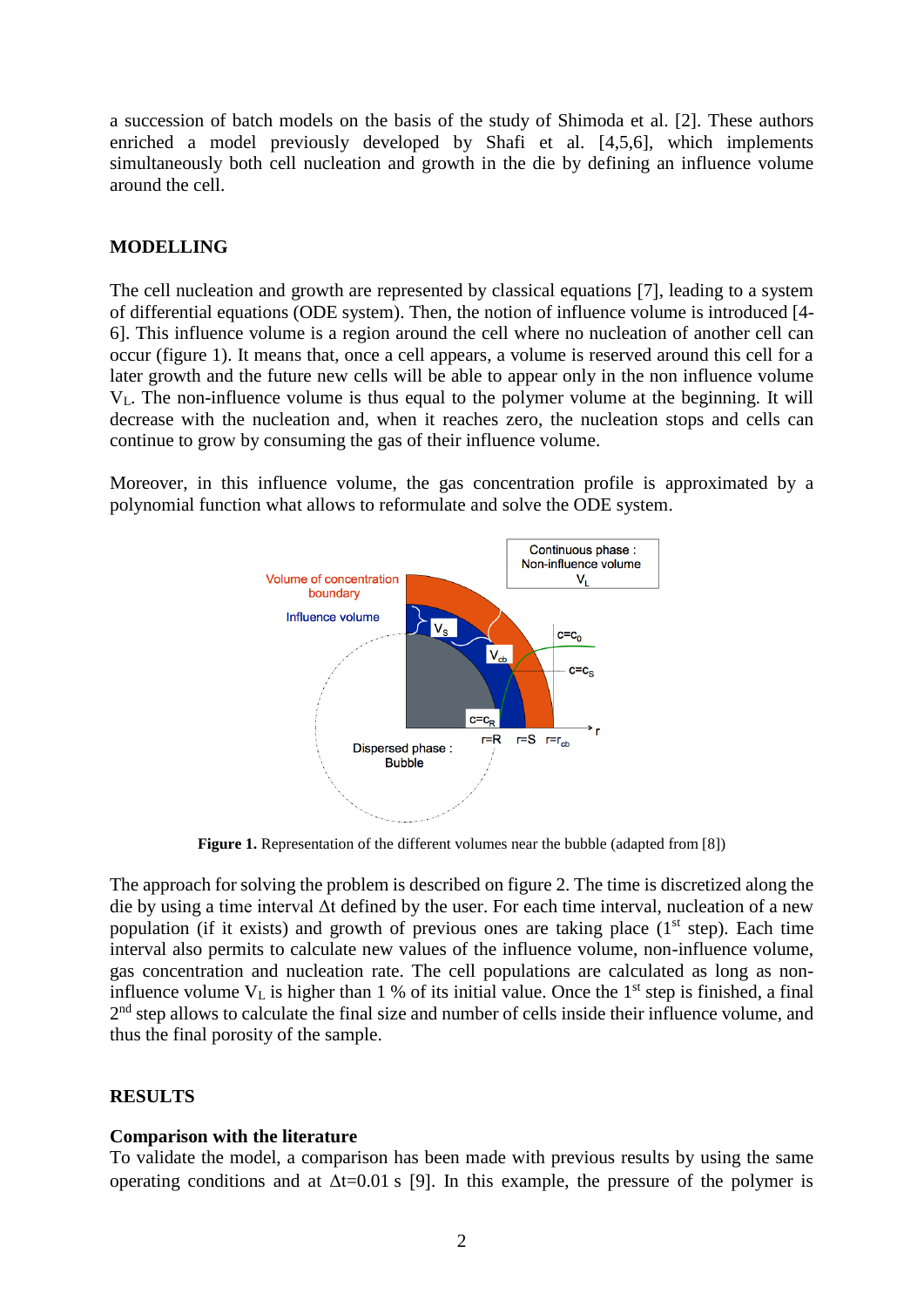considered equal to atmospheric pressure during the whole process, what is equivalent to a batch process. The results are presented on the figure 3. The results are the same as in the previous work. However, it must be noticed that the nucleation factor was not provided and has been multiplied by  $10^7$ . At the beginning, we can observe an induction time of about 0.1 s during which nothing happens. Then, a rapid decrease of the mean concentration of the dissolved  $CO<sub>2</sub>$ occurs due to the nucleation and growth of cells. Finally, the different phenomena last until about 2.4 s.



**Figure 2.** Functional algorithm



Figure 3. Evolution vs. time: (a) cell radius, (b) pressure inside cell at its appearance, (c) gas concentration (average and at the surface of the nucleated cells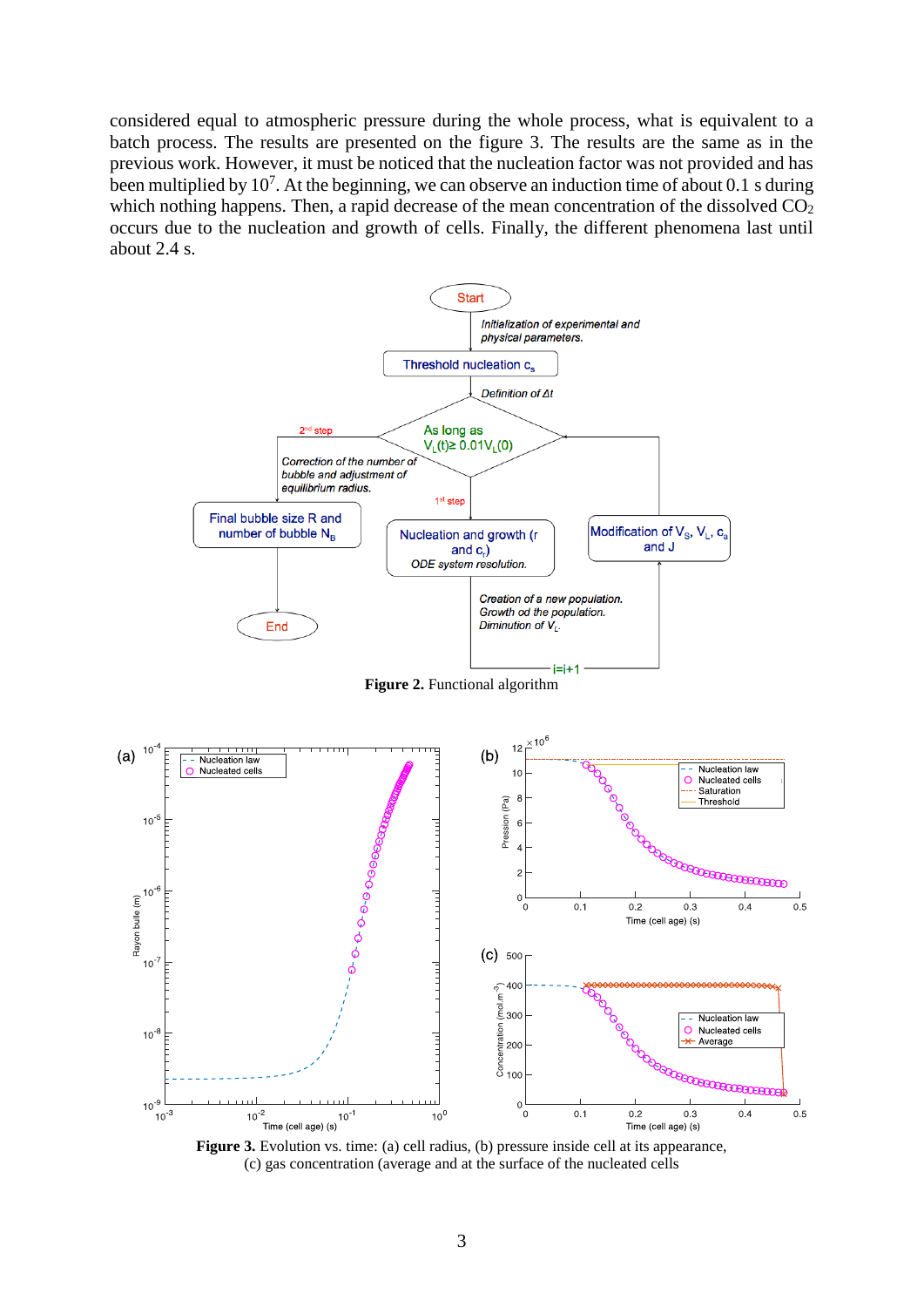## **Influence of the time interval Δt**

The table 1 presents the influence of the time interval  $\Delta t$  on nucleation start time and finish time, population and cell numbers and the characteristics of the cells at equilibrium. The line in red is the reference, which corresponds to the results of the figure 3. Population number increases obviously, but the cell number remains constant at  $1.68\times10^{13}$ . Finally, until  $\Delta t=0.01$  s, the effect of  $\Delta t$  on the characteristics of the cells is rather limited. For higher  $\Delta t$ , the bad quality of the discretization results in an overestimation of these characteristics. In conclusion, the time interval  $\Delta t$  has to be lower than 0.01 s, but not too low as it would result in a large calculation time.

| $\Delta t$ (s) | t start of<br>nucleation $(s)$ | t end of<br>nucleation $(s)$ | Population<br>number | Cell<br>number          | $R_{\rm min}$<br>$\mu$ m | $R_{\rm max}$<br>$\mu$ m | $R_{\text{mean}}$<br>$\mu$ m |
|----------------|--------------------------------|------------------------------|----------------------|-------------------------|--------------------------|--------------------------|------------------------------|
| 0,001          | 0,109                          | 0,469                        | 361                  | $1,6768 \times 10^{13}$ | 0.3                      | 185                      | 83,3                         |
| 0,005          | 0,110                          | 0,470                        | 73                   | $1,6770 \times 10^{13}$ | 0.4                      | 186                      | 85                           |
| 0.01           | 0.110                          | 0,470                        | 37                   | $1,6774 \times 10^{13}$ | 0.4                      | 186                      | 80                           |
| 0.05           | 0.150                          | 0,450                        | −                    | $1,6983 \times 10^{13}$ | 5                        | 171                      | 85                           |
| 0,1            | 0,200                          | 0,500                        | 4                    | $1,6877 \times 10^{13}$ | 18                       | 208                      | 132                          |

**Table 1.** Influence of time interval At

#### **Modification of the pressure profile**

Firstly, the final pressure has been kept constant during the process but at higher values than previously (table 2). The induction time is still present and more or less constant. On the contrary, the higher the pressure, the longer the nucleation due to the lower supersaturation. It results in a longer duration of the growth and thus an increase of the cell sizes.

| $F_{\text{polymer}}$ | t start of       | t end of         | Population | Cell                    | $R_{\rm min}$ | $\kappa_{\rm max}$ | <sup>1</sup> mean |
|----------------------|------------------|------------------|------------|-------------------------|---------------|--------------------|-------------------|
| (Pa)                 | nucleation $(s)$ | nucleation $(s)$ | number     | number                  | $\mu$ m       | 'um                | $\mu$ m           |
| l $\times$ $10^6$    | 0.12             | $1.59\,$         | 148        | $7,2811 \times 10^{10}$ | 0.3           | 519                | 342               |
| $5\times10^5$        | $0.11\,$         | $\rm 0.45$       | 35         | $2,2274 \times 10^{13}$ | 0.4           | 174                | 79                |

Table 2. Influence of the pressure P<sub>polymer</sub>

An interest of the modelling is that several pressure profile can be rapidly tested. In this work we have tested 2 different profiles for a same duration: a linear and a two-step decrease (figure 4). The modification of the pressure profile does not change the induction time but increases the nucleation duration. In consequence, the cell characteristics are modified with in particular a higher cell size. It seems thus possible to control the final porosity by implementing particular an optimization of the pressure profile. Treation of the pressure profile does not change the<br>fication of the pressure profile does not change the<br>ion duration. In consequence, the cell characteristics a<br>Il size. It seems thus possible to control the final porosi

|                     | an optimization of the pressure profile. |                              |                      |                                   |                          |                          |                           |
|---------------------|------------------------------------------|------------------------------|----------------------|-----------------------------------|--------------------------|--------------------------|---------------------------|
| Pressure<br>profile | t start of<br>nucleation $(s)$           | t end of<br>nucleation $(s)$ | Population<br>number | Cell<br>number                    | $R_{\text{min}}$<br>(µm) | $R_{\text{max}}$<br>(µm) | $R_{\text{mean}}$<br>(µm) |
| Profile 1           | 0.12                                     | 1,07                         | 371                  | 9, 1597 $\times$ 10 <sup>10</sup> | 0.3                      | 672                      | 233                       |
| Profile 2           | 0.12                                     | 1,53                         | 276                  | 7,0160 $\times$ 10 <sup>10</sup>  | 0,3                      | 837                      | 246                       |

**Table 2.** Influence of the P<sub>polymer</sub> profile **Profil 4.** Influence of the 1 polymer profile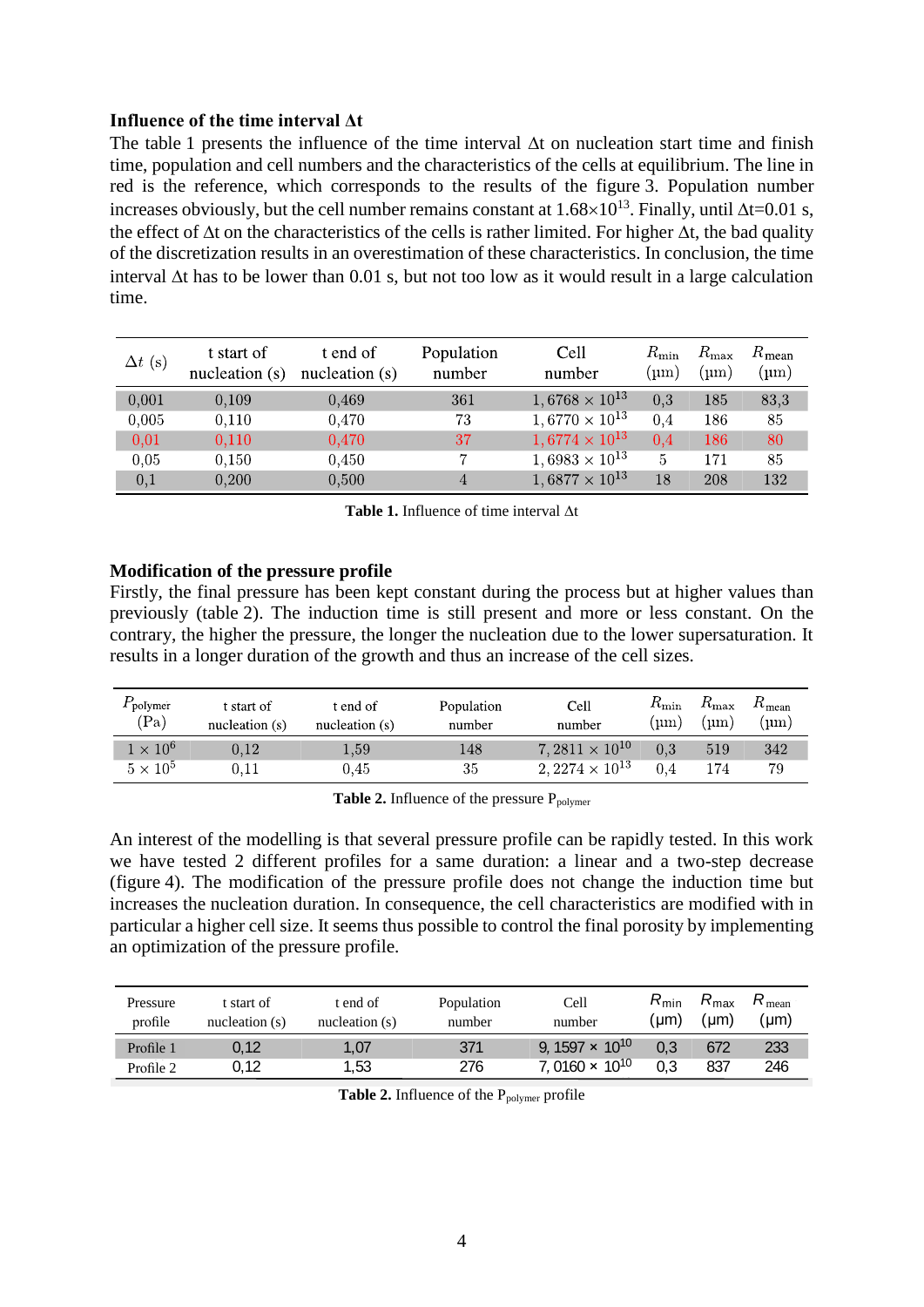

**Figure 4.** Pressure decrease profile (a) linear profile 1, (b) two steps profile 2

## **CONCLUSION**

Modelling pore number and size is fundamental for a better understanding and mastering of the continuous polymer foaming by  $CO<sub>2</sub>$ -assisted extrusion process. This paper presents a modelling strategy in two stages: (i) a discontinuous model to represent the nucleation and bubble growth in a batch, (ii) implementation of this model to a continuous extrusion process by discretizing the flow in the die.

Firstly, the model has been validated by comparing our results with those previously obtained in the literature. Then, the pressure profile has been modified to study the effect of this profile on the pore size distribution. It seems possible to control the final porosity by implementing an optimization of the pressure profile.

The perspective of this work will be to compare theoretical porous structure with experimental foamy samples. The model will be adjusted using fitting parameters of the studied system. The sensitivity of the model to the variation of the operating parameters will also be studied.

## **REFERENCES**